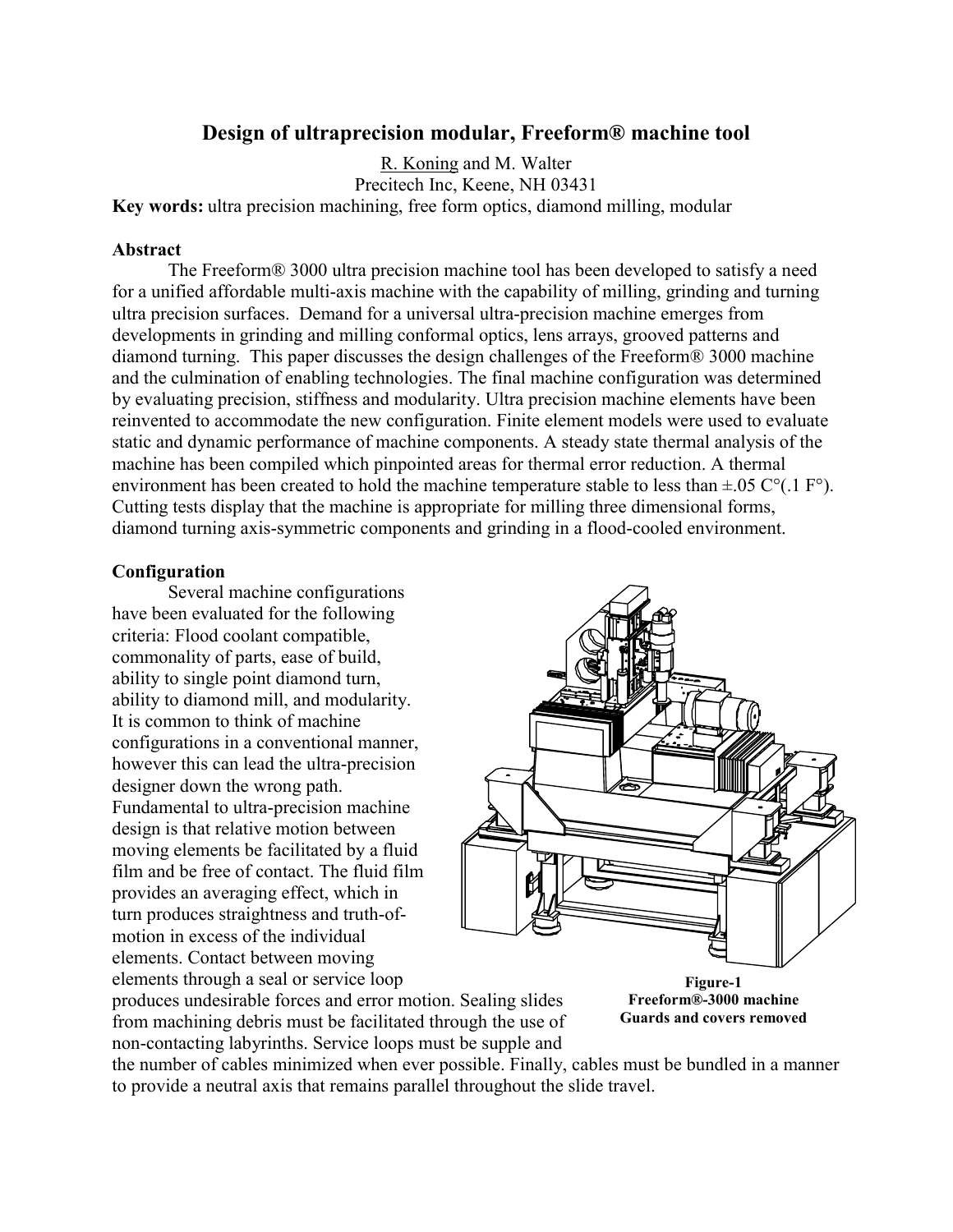To produce three axes of motion, at least one axis must be mounted onto another. However, if the moving slide way causes a transfer of mass, then a compromise in slide straightness will result. The Freeform® 3000 was designed with a 150 mm vertical slide mounted onto a 350 mm horizontal slide and a third 250 mm horizontal slide mounts orthogonal to the other two slides to produce the final axis of motion. During the conceptual phase of the Freeform<sup>®</sup> 3000, it was determined that a non-contacting bulkhead design would separate the cutting process from the combination slideways, to provide isolation for flood coolant<sup>1</sup>.

The Freeform® 3000 is based on a modular design. The machine base, oil hydrostatic box slides, frame, electrical and pneumatic cabinets were designed to be common for a family of three separate machine tools, Nanoform® 350, Nanoform® 700 and the Freeform® 3000. The common modular design facilitates economies of scale for the components and an ability to build up the machine subassemblies to a level and then quickly react to customer demands.

#### **Machine Elements**

 All three linear slideways utilize oil hydrostatic pads, at a supply pressure of 250 psi, and linear motors to produce ultra-precision contouring and positioning. Hydrostatic "box type" slide ways were chosen in each axis for their stiffness and ability to provide straight slide travel.

A small high stiffness vertical slide was developed to mount onto a horizontal axis via an angle bracket. Emphasis for the vertical slide design was placed on reducing the moving mass, which would enable the servo bandwidth to remain high. Several counterbalance design concepts were evaluated for their ability to produce a neutralizing force, be non-influencing, convenient and inexpensive. A counter-balance air piston was chosen because it would not contribute a significant amount of inertia. Other frictionless designs such as a cable mass counterbalance double the moving mass and create a second order harmonic. Finally, the air piston counterbalance would be convenient and inexpensive to implement.

A standard commercially available cylinder was initially used which was rated for a frictional force equal to 1-2% of applied load. During implementation of the cylinders on the vertical slide, it was found that the friction produced an undesirable slide error. Several efforts to reduce the friction resulted in a design of a non-contacting aerostatic piston that was noninfluencing $2$ 



<sup>&</sup>lt;sup>1</sup> Alexander H. Slocum, "Precision Machine Design", Prentice Hall, 1992, P.<sup>3</sup>

<sup>2</sup> Julius C. Boonshaft, U.S. Patent No. 3,319,534, 1967

**Counterbalance air piston schematic**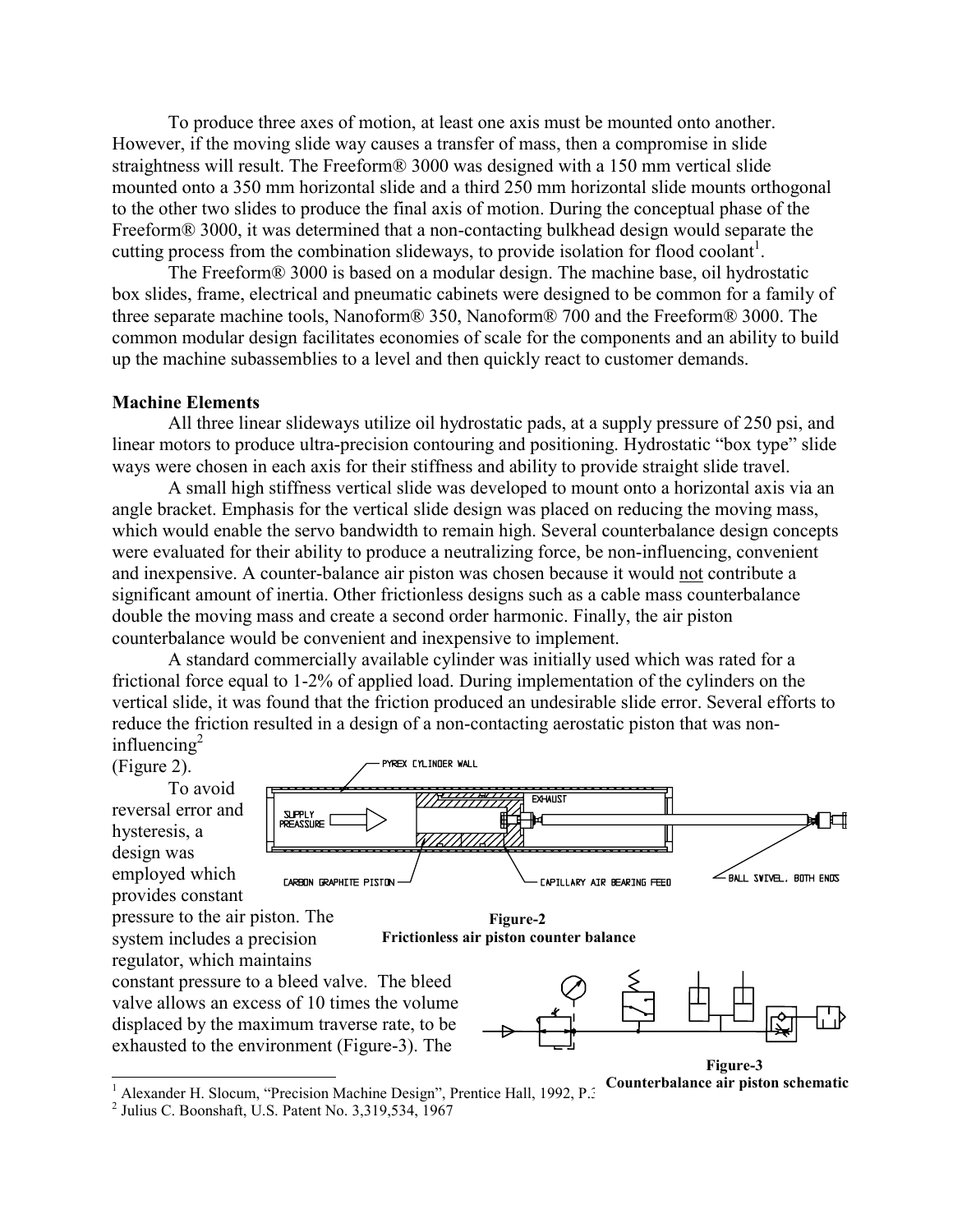constant non-reversing flow through the system reduces variations in force as a function of slide travel direction.

The new generation of lens and reflector elements is the free form surface shape, that has no axis of revolution but is instead a surface shape that could be defined by a map of points, an

equation, or a computer model represented in solid form<sup>3</sup>. Freeform components require part cuts of up to several days and complete thermal stabilization. The Freeform® 3000 required a thermal enclosure and temperature controller which produced an environment within  $\pm .05$  C°(.1) F°)(Figure-4). Key machine elements such as the spindle riser and flycutter wheel were manufactured with Invar-36, a



**10 Hr machine temperature stability chart** 

With a diamond tool holder mounted onto

the milling spindle riser (Figure-5) and a spindle mounted onto the horizontal slide, the Freeform<sup>®</sup> 3000 can be configured as a lathe. A tool holder design was evaluated using finite element analysis for stiffness and modes of vibration. Base line design parameters derived from a known diamond turning lathe have a stiffness greater than 150,000 lbs/in and first mode of vibration greater than 700 Hz. Several iterations were required to produce a tool holder, which met these criteria and still maintained a small moving mass. (Figure-6).



 $\overline{a}$ <sup>3</sup> P.D.Brehm, The Single Point Diamond Machining of Optical Microstructures and Freeform Surfaces, Euspen Conference Proceedings, Vol. 2, 1999